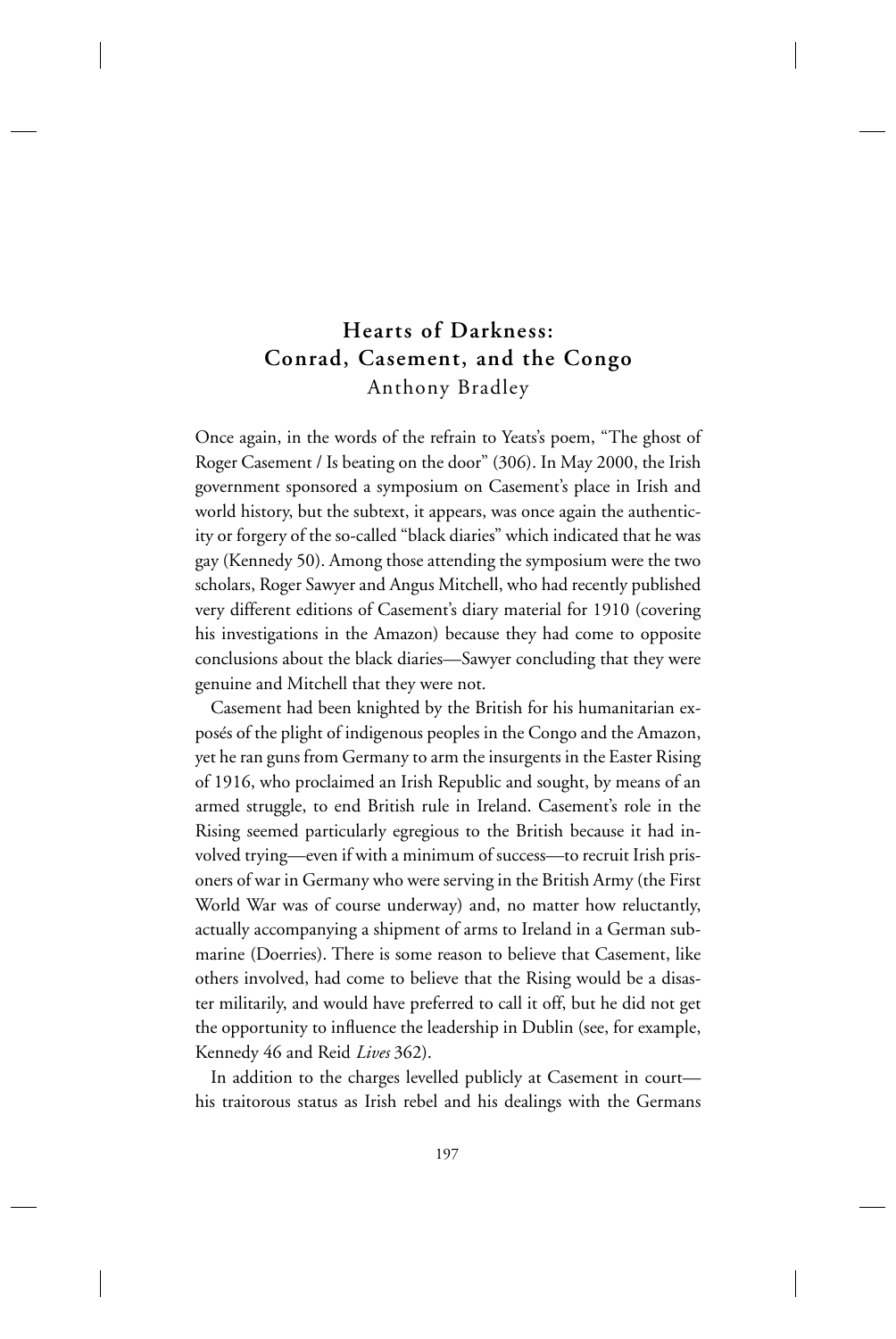(which he entered into through his contacts with Irish-Americans and Clan na Gael during his stay in the U.S. in 1914)—he was accused in a campaign outside the court of being homosexual. The hidden agenda at Casement's trial was that the "black" diaries, circulated before and during the trial by the prosecution, proved that Casement was gay, and that he habitually bought sex from native men. There seems to be a good deal of agreement that, whether the diaries are genuine or not, in all probability Casement was homosexual (Kennedy 50). The secret if widespread circulation of extracts from the diaries among the influential tarnished Casement's reputation as a noble, selfless humanitarian, and offset the sympathy of public opinion in Britain that might have commuted a death sentence. They had the calculated effect of undermining a public petition for mercy, and his legal appeal for clemency. And when Casement was executed, the diaries denied him the martyred patriot status that his comrades had achieved in the aftermath of the Easter Rising in Dublin. Moreover, while Pearse, Connolly, et al. were also executed—they were shot by a military firing squad after courts martial in Dublin—whereas Casement was subjected to a highly publicized trial in London, incarcerated for a time in the Tower—the ancient prison historically associated with those who were deemed guilty of treason—and executed in the manner appropriate for common criminals.

My concern here, however, is not with the authenticity of the diaries that all but guaranteed Casement's hanging—and whether they were forged or not, the British authorities acted despicably in circulating them—but rather with the strange encounter in the Congo between Casement and Joseph Conrad, and the nature of their affiliation, which is redolent of Conrad's fiction, with its network of secrets, betrayals, political conspiracies, guilty association and psychological doubles.

Several writers on Joseph Conrad, including no less an authority than Ian Watt, refer to Roger Casement as Conrad's "friend" (160). This is not quite accurate, yet their lives and work were curiously intertwined and mutual. Both originated in European countries that were dominated for centuries by stronger neighbors in a virtual or actual colonial relation, countries whose citizens were moved to resistance according to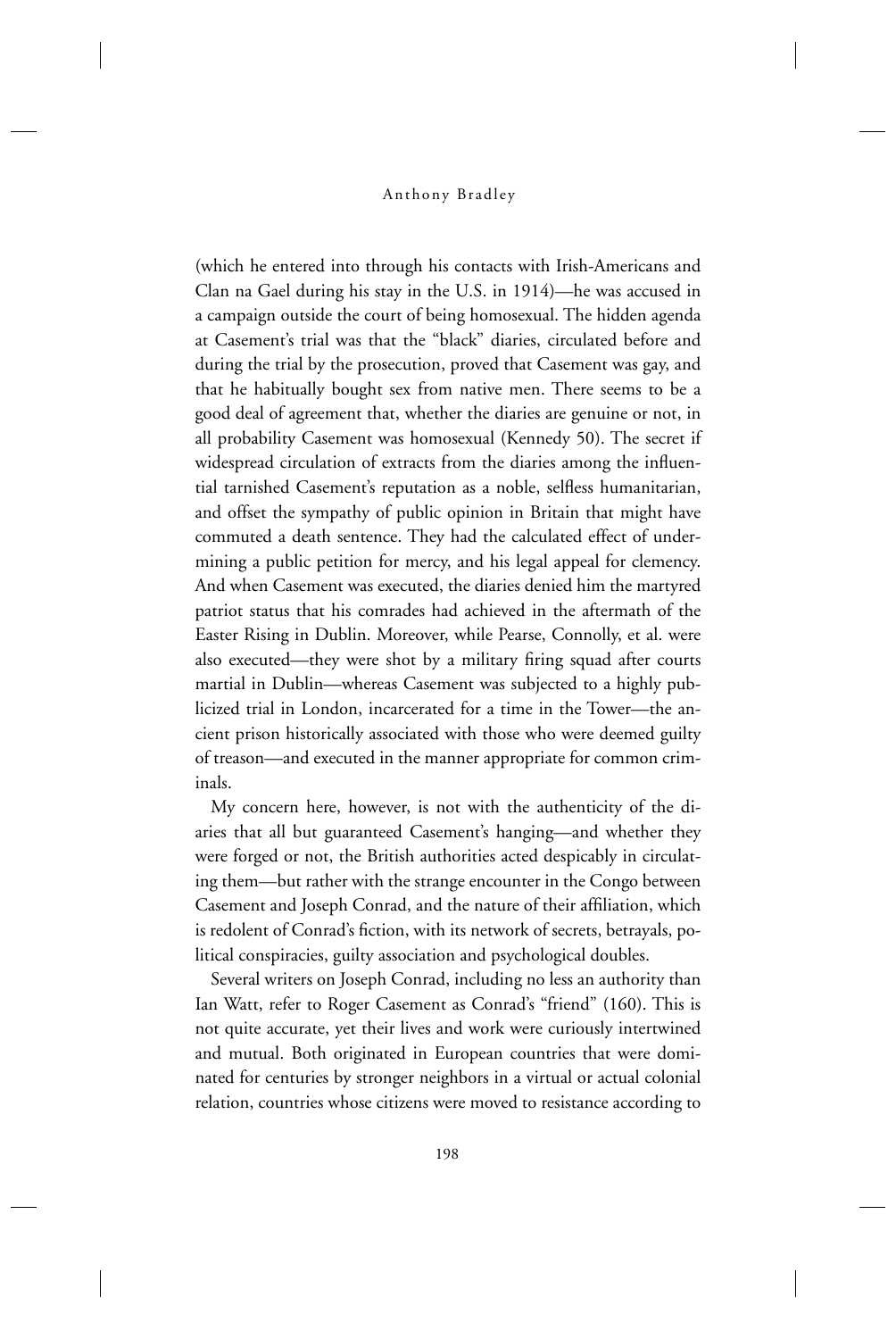the ideology of romantic nationalism; both were adventurers in Africa, and on the basis of that experience and presumably their own origins became, to differing extents, opposed to colonialism. Casement was one of the first Europeans Conrad met on his voyage up the Congo in 1890, and certainly the first (and probably the only) sympathetic one. They shared a room for some two weeks, and Conrad's earliest impressions of the Congo surely must have been formed by his encounter with Casement, who had already been in the Congo for six years; he wrote in his Congo diary:

Arrived at Matadi on 13th of June, 1890 . . . Made the acquaintance of Mr. Roger Casement, which I should consider as a great pleasure under any circumstances and now it becomes a positive piece of luck. Thinks, speaks well, most intelligent and very sympathetic . . .

 [June] 24th. Gosse and R. C. gone with a large lot of ivory down to Boma. On G.['s] return intend to start up the river. Have been myself busy packing ivory in casks. Idiotic employment. Health good up to now . . .

 Saturday, 28th June. Left Matadi with Mr. Harou and a caravan of 31 men. Parted with Casement in a very friendly manner. . . . (159)

Perhaps Conrad was just passing the time packing ivory, but it was hardly an innocent, make-work activity—the "idiotic employment" to which he refers. Conrad had gone to Africa as the employee of a Belgian "society for commerce" in the upper Congo, and the name of the river steamer he served on and captained for a time was the *Roi des Belges*, an historical detail he suppresses in *Heart of Darkness*, like almost all the other names of places and characters.<sup>1</sup> Conrad wrote to Richard Curle that "explicitness . . . is fatal to the glamour of all artistic work, robbing it of all suggestiveness, destroying all illusion" (Sawyer 232). To name the boat, though—to take one instance of such artistically inferior explicitness—would also have made it painfully clear that the enterprise in which Conrad was engaged was part and parcel of Belgian imperialist ventures in the Congo.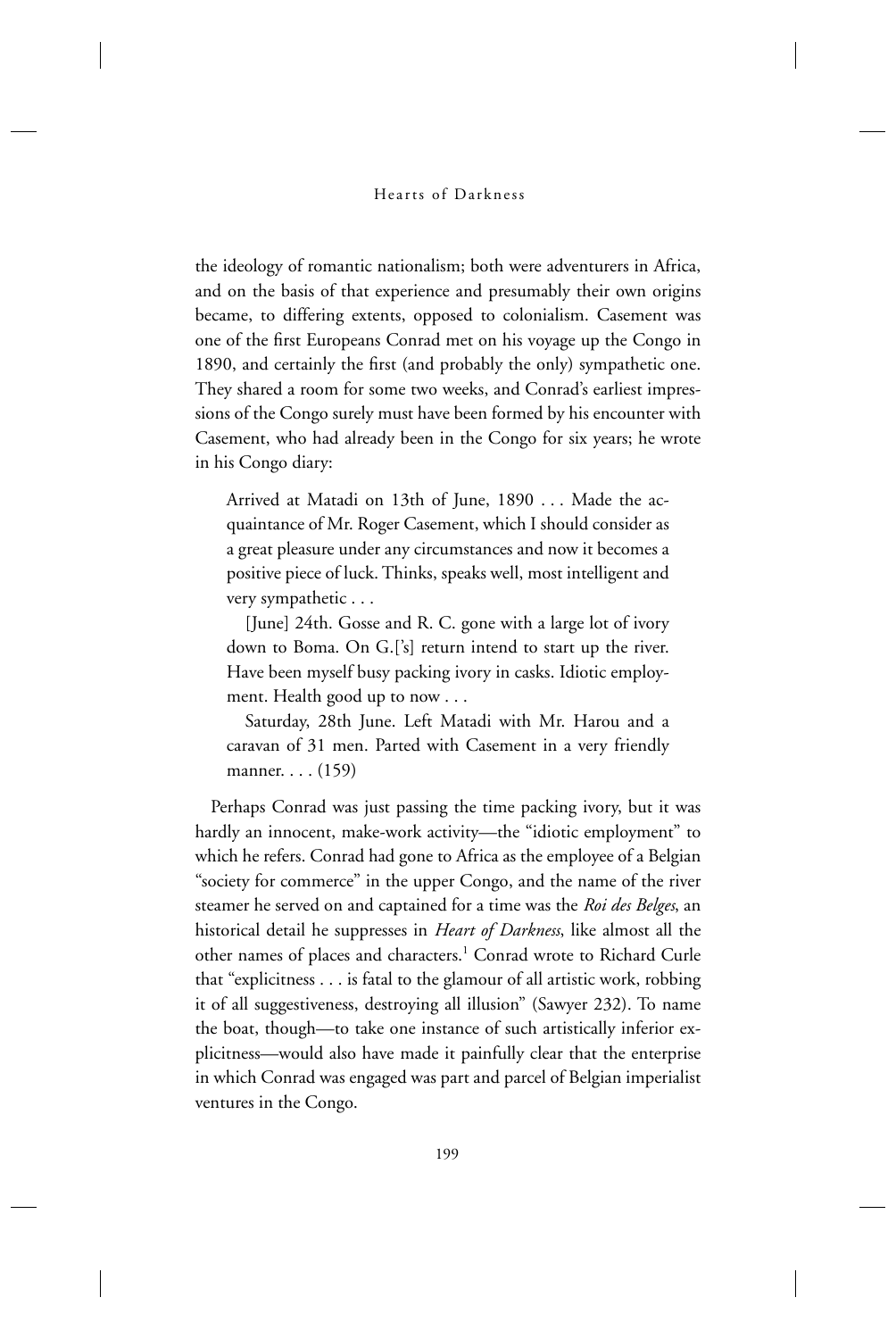Although neither Conrad nor Casement would have liked to admit it, surely they had both come to Africa not only in the spirit of adventure and exploration, but also in the hope of making their fortunes? "Exploring expeditions," as they were euphemistically known, were inevitably driven by commercial interests—and Casement had been employed for a time by the Belgian Association, as indeed, was the famous "explorer" Stanley before him. Ivory becomes a symbol in *Heart of Darkness* for European corruption, but it is first of all the actual, material resource the European colonists plundered from Africa. Casement informed his friend Morell that he had gone "elephant shooting" for ivory in 1888 (Reid *Lives* 10), and in 1888–89 he had been in charge of a survey crew charged with finding a route for the Congo Railway Company between Matadi and Kinshasa. Presumably the rail link was designed to facilitate transportation of ivory and other commodities, and to avoid the troublesome and inefficient business of recruiting unwilling porters from the native peoples. Conrad later remembered, in a letter to John Quinn dated 24 May, 1916, that he and Casement negotiated with tribal chiefs to hire "porters for caravans to Leopoldville and Kinshasa" (*Letters* 597).

The hunt for ivory, the transportation of it and the recruitment of native porters made Casement and Conrad complicit in the Belgian imperialist enterprise, yet within a short time of their meeting in the Congo, both Conrad and Casement had, to greater or lesser extents, undergone a crisis of conscience that led them to reject colonialism. Conrad's experience, we know, led him to write *Heart of Darkness*, published in 1899 in three parts in *Blackwood's Magazine*. Casement's experience led him to draft a parliamentary report, published in 1904, that helped force Leopold to make grudging reforms in the Congo. In the previous year, Casement—then British Consul in the Congo—had spent some ten weeks collecting evidence of Belgian atrocities. When he returned to England, Casement contacted Conrad to enlist his support for a Congo reform association. Conrad could only lend him moral support, excusing himself from greater involvement on the grounds that he was only a "wretched novelist," and referring Casement to his activist friend Cunninghame Graham. In Conrad's letter to Cunninghame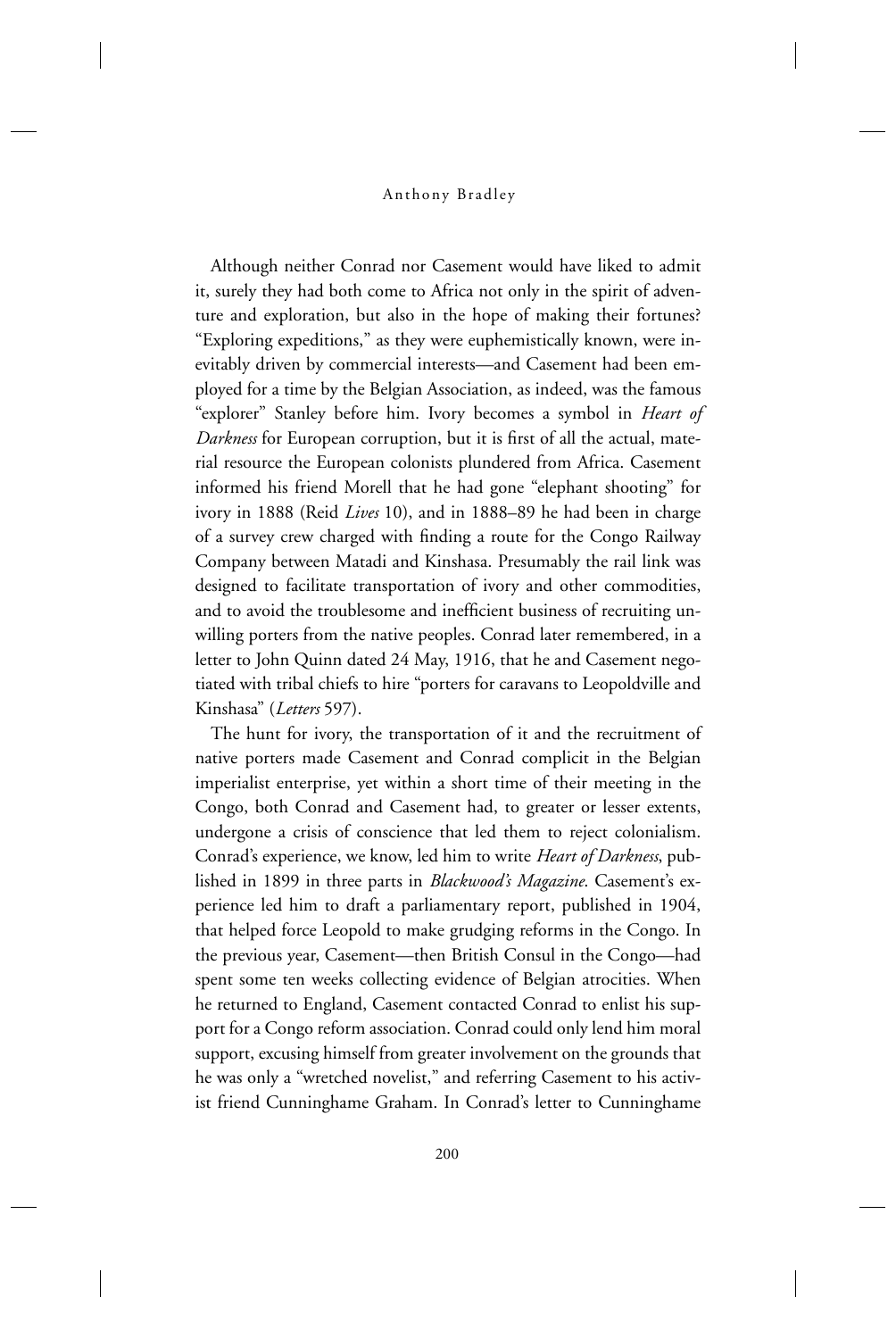Graham of December 26, 1903, Casement becomes a virtual character drawn from Conrad's fiction: a romantic, insouciant colonial adventurer, at home in the jungle, attended only by a loyal native boy and a pair of bulldogs named after the patron saints of Ireland; but also, more ambivalently, he is the very embodiment of the contradictory impulses of imperialism—its mixture of conquering, exploitation and civilizing, Christianizing care:

I send you two letters I had from a man called Casement, premising that I knew him first in the Congo just 12 years ago. Perhaps you've heard or seen in print his name. He's a protestant Irishman, pious too. But so was Pizarro. For the rest I can assure you that he is a limpid personality. There is a touch of the Conquistador in him too; for I've seen him start off into an unspeakable wilderness swinging a crookhandled stick for all weapons, with two bull-dogs: Paddy (white) and Biddy (brindle) at his heels and a Loanda boy carrying a bundle for all company. A few months afterwards it so happened that I saw him come out again, a little leaner[,] a little browner, with his stick, dogs, and Loanda boy, and quietly serene as though he had been for a stroll in a park. Then we lost sight of each other. He was I believe B[riti]sh Consul in Beira, and lately seems to have been sent to the Congo again, on some sort of mission, by the Br[itish] Govt. I have always thought that some particle of Las Casas' soul had found refuge in his indefatigable body. The letters will tell you the rest. I would help him but it is not in me. I am only a wretched novelist inventing wretched stories and not even up to that miserable game; but your good pen, keen, flexible and straight, and sure, like a good Toledo blade would tell in the fray if you felt disposed to give a slash or two. He could tell you things! Things I've tried to forget; things I never did know. He has as many years of Africa as I had months—almost.— (*Letters* 101–2)

However, while Conrad's diary and letters record his encounters with Casement, it would seem that *Heart of Darkness* does not contain a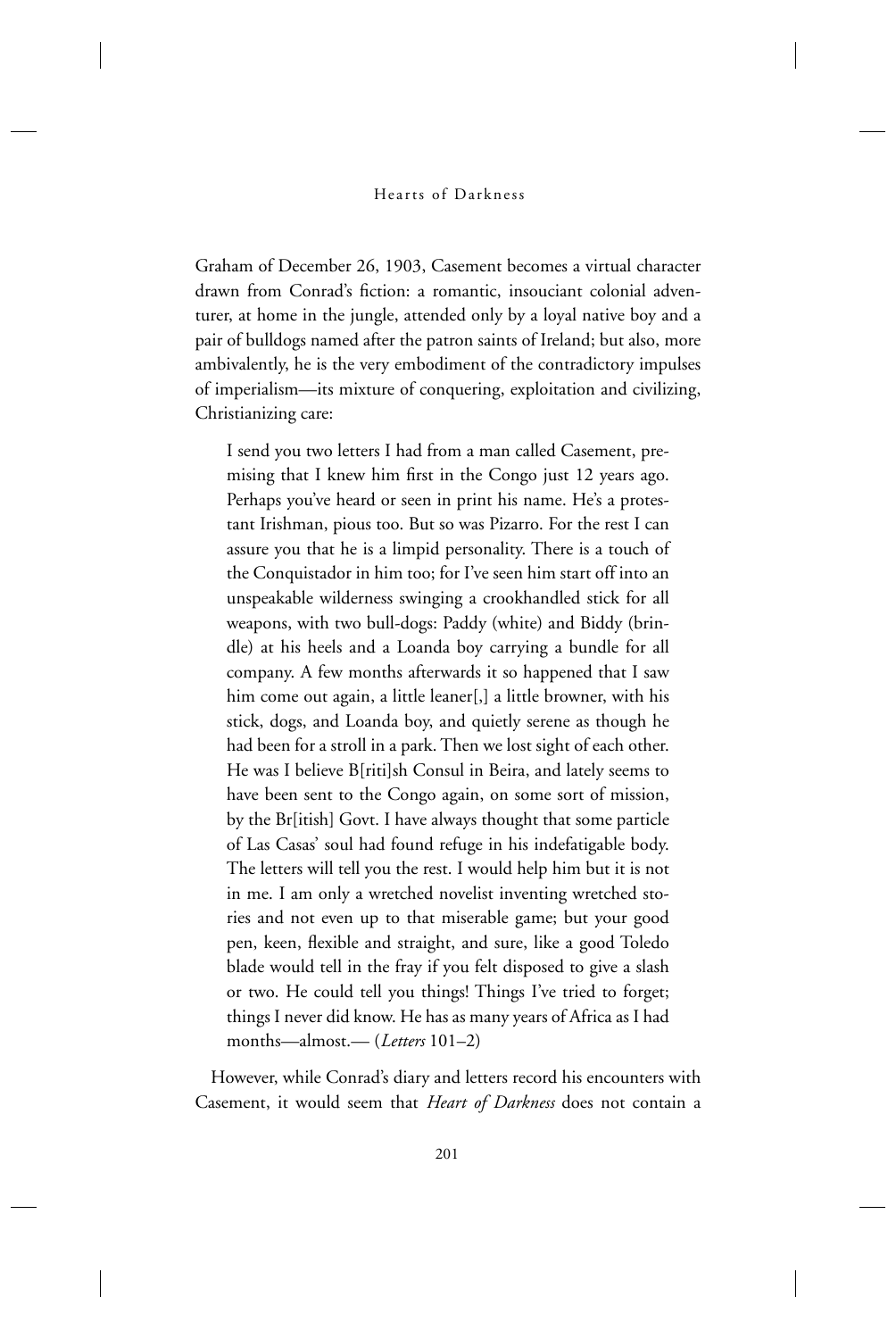single character who is modelled to any great extent on Casement. Given Conrad's artistic method, such an absence is not altogether surprising, and yet the novella is in some sense ghosted by Casement's presence. Conrad's letter to Cunninghame Graham ("He could tell you things") suggests Casement's spiritual affinity with Kurtz, as though he and Kurtz were possessed of some profound, shocking, and dark wisdom that had come out of the experience of imperialism, but remained unspeakable. One might also detect Casement in the Russian harlequin figure, in the pure love of adventure he seems to have shared with this character. And the figure of the immaculately laundered accountant suggests Casement's elegant attire even in the jungle. Moreover, there is something of Casement's ethical idealism in Marlow's own evident moral superiority to the other Europeans in the Congo who, with the partial exception of Kurtz, are a low, rapacious crowd, interested only in ivory and maintaining their positions in the company. Conrad's revulsion at the common run of European adventurers in the Congo inspires one of his most sardonic jokes when The Eldorado Expedition disappears into the wilderness, with several donkeys to carry supplies, prompting Marlow to remark: "Long afterwards the news came that all the donkeys were dead. I know nothing as to the fate of the less valuable animals" (35).

At any rate, Conrad's romanticizing of Casement in his letter to Cunninghame Graham in 1903 was only a little more sophisticated than the popular press commentary: Casement was described in the *Morning Post* as the heroic character of colonial fiction, "the sort of man depicted in Jules Verne's novels, the man who is everlasting[ly] exploring and extricating himself from every imaginable difficulty by superhuman tact, wit and strength . . ." (Cited Inglis 80). When Casement wrote to Conrad, he must have mentioned that he had read *Heart of Darkness*, because Conrad wrote self-deprecatingly in a postscript to his letter to Casement of December 1st, 1903: "I am glad you've read the *Heart of D* tho' of course it's an awful fudge." If this is merely a modest disclaimer on his part, Conrad must nevertheless have felt that the novella was too complex in its artistic composition to convey the kinetic effect needed by Casement's cause. The letter to which this postscript is appended is a backhanded invitation to Casement to stay with Conrad, jocosely de-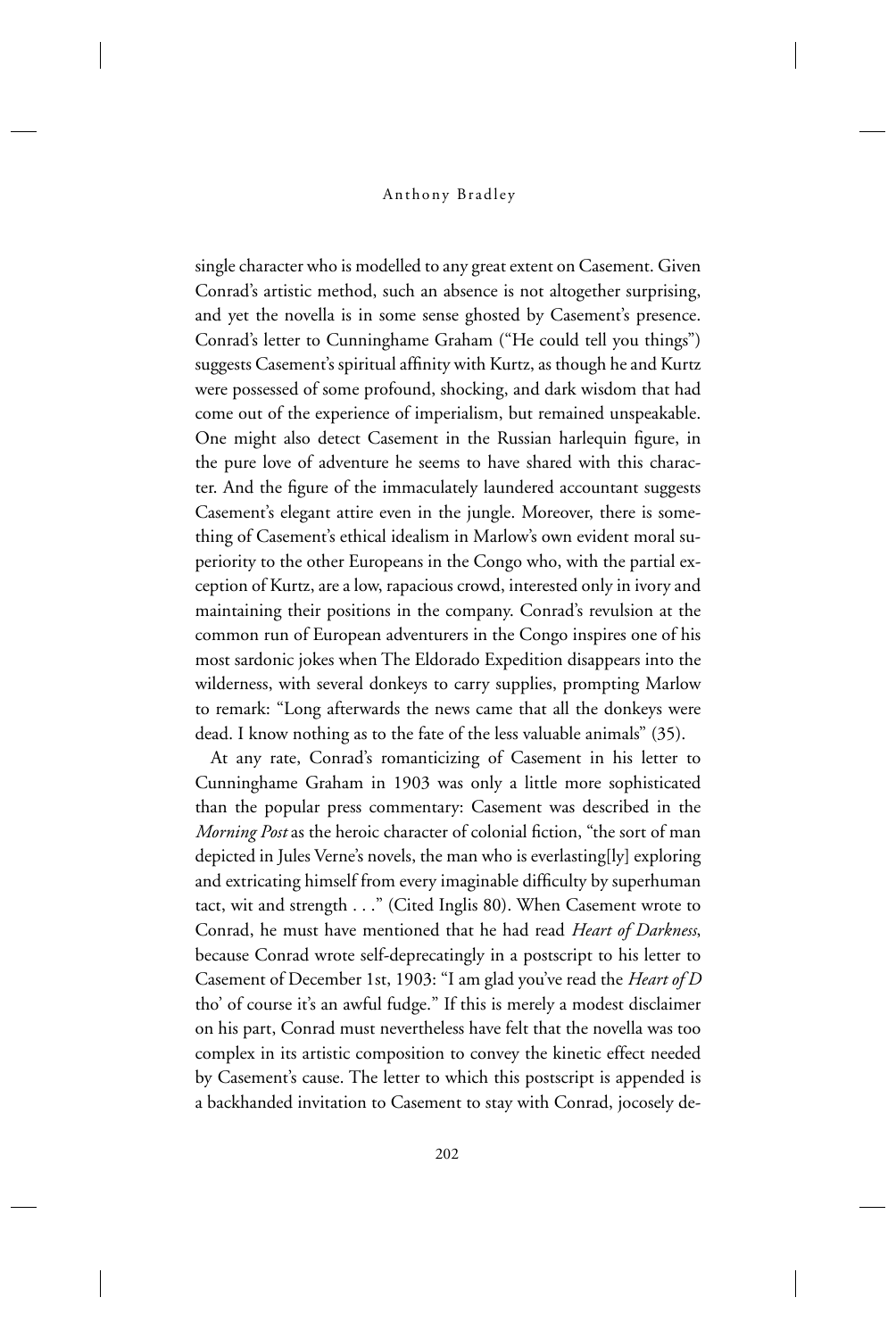### Hearts of Darkness

scribing the travel from London to Kent and living conditions in the Conrad household as barbarous and requiring the same sort of "pluck" Casement displayed in Africa. Casement seems to have taken the hint and made a day trip of it; he enjoyed the reunion nonetheless, as he blithely records in his diary for January 3, 1904:

Went to Conrad at Pent Farm, Sanford, near Hythe, and spent a delightful day with him. Back by last 8:20 train and home to bed. Revised report in train. (Singleton-Gates 189)

In several letters to Casement around this time, Conrad offered corroboration of Casement's findings in the Congo, roundly condemned the Congo State ("where ruthless, systematic cruelty towards the blacks is the basis of administration"), told Casement he could use his letters in any way he saw fit (21 December, 1903), and wished him good luck with his "noble crusade" (29 December, 1903)—obviously feeling that he had fulfilled his function as historical witness (Letters 97, 103).

So Casement wrote his parliamentary report after reading *Heart of Darkness* (although he might have read it at any time in the five years since the novella's first publication), and after this renewal of his acquaintance with Conrad. It is tempting to look for the influence of *Heart of Darkness* in Casement's report, but the styles of the two narratives are profoundly different: Conrad's is characterized by a high degree of mystification, by the deliberate creation of a dream-like atmosphere, Casement's by its sober, rational, fact-based tendency. Casement's report is restrained, even a little skeptical at times about the veracity of his informants, and he seems to give the devil more than his due by conceding that the Belgians had succeeded in part of their civilizing mission in that they had largely eradicated cannibalism and slave raiding in the Congo. Of course, as Casement notes with a bland irony, the Belgians re-introduced slavery in the forced labor they required of the natives, and even on occasion actually purchased slaves. And if they attacked the problem of cannibalism, they did so in such a way as to outdo whatever was understood to be repellent in the practice: "It is perhaps to be regretted that in its efforts to suppress such barbarous practices the Congo Government should have had to rely upon, often, very savage agencies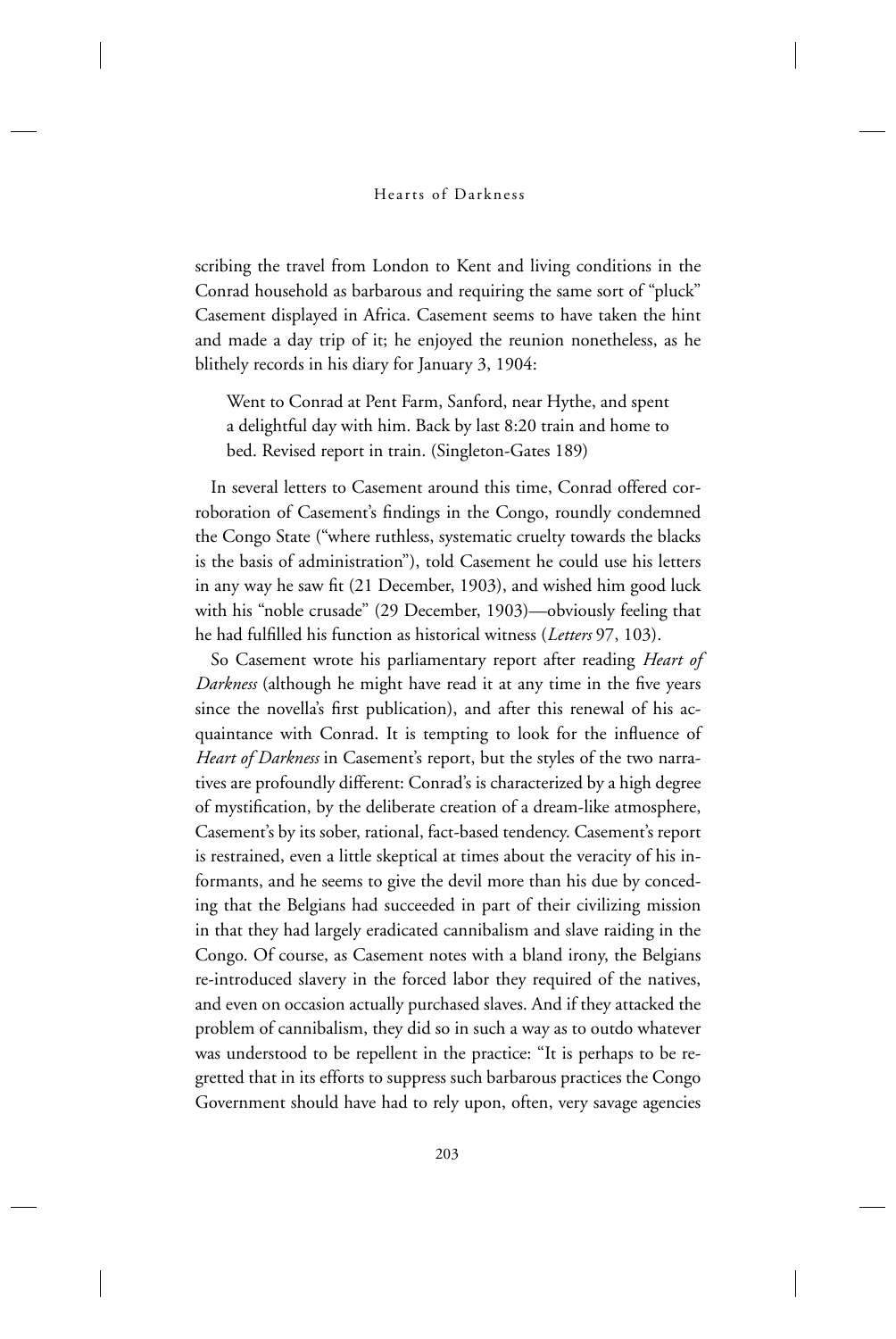#### Anthony Bradley

wherewith to combat savagery" (44). Like Conrad, he also uses the language of the colonizers in referring to the indigenous peoples as "savages," but like Conrad, understands the irony that it is the Europeans who are cruel and savage to an extent that strains credulity, engaging in a campaign of terror, mutilation, murder and persecution that even worked against their own cold-blooded self-interest in extracting the greatest possible amount of labor from the natives. The concessions that Casement makes and the judicious and restrained tone of the report, however, work to enhance its indictment, so that the factual reporting of atrocities, at times paradoxically takes on the nightmarish colouring of Conrad's story. One understands from Casement's report that the Congo government, like Mr. Kurtz in Conrad's narrative, was able to move from its avowed purpose of eliminating "savage customs" to eliminating "savages" without any apparent embarrassment. Under threat of the most terrible punishments, the natives were expected to provide the colonial administration with food, to collect rubber and ivory, to be porters, to provide fuel and to pay unbearably heavy taxes. Casement reports several cases where parents had sold their children to pay such taxes. Small wonder that Casement reported massive depopulation: "Communities I had formerly known [he refers to his travel in this part of the Congo sixteen years previously] as large and flourishing centres of population are today entirely gone . . ." (22). Although Casement acknowledges that sleeping sickness may be partly responsible, the burden of evidence suggests that life for the native people had become intolerable, and many had simply fled their homes.

The pretence that the natives were paid for their labor (by the copper wire, bits of cotton, and so on, mentioned also in *Heart of Darkness*) is exposed by Casement as the flimsiest of fictions. And what seems at first reading most tedious in the report is ultimately, perhaps, most revealing. Again and again, Casement documents the ways in which the area's people are cheated and its resources systematically looted. The weightsand-measures aspect of the report reveals the extent to which the economic "development" (as well as the social and cultural development) of the Congo was no development at all, but rather, a transparent extortion and destruction. This is, incidentally, a penetrating critique of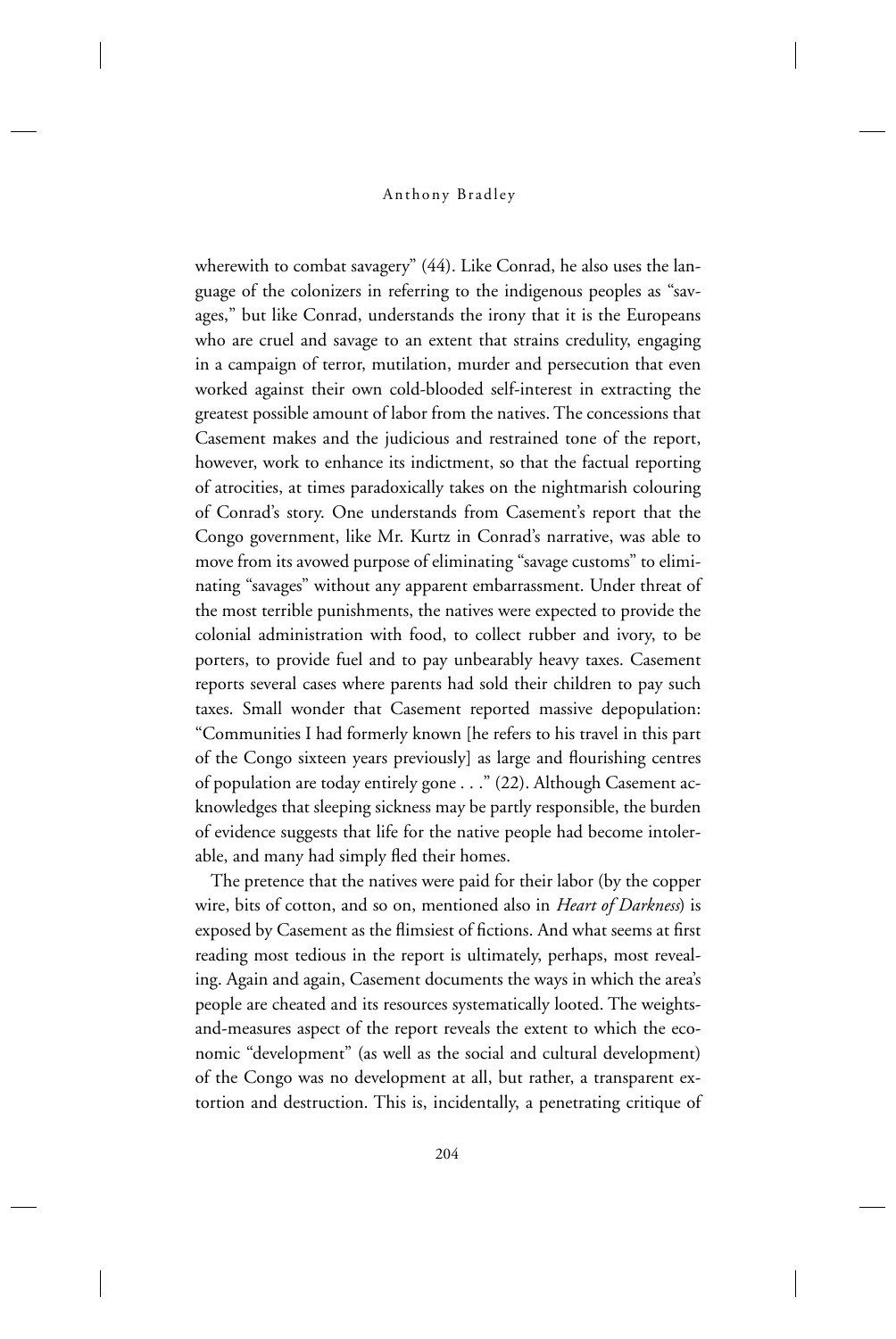imperialism, in that it exposes the absence of any transforming potential in the exploitation and destruction associated with mercantile (as opposed to industrial) capital (Brewer 50). Casement's report was widely disseminated: Mark Twain is reported to have acknowledged that his own attack on King Leopold, *King Leopold's Soliloquy*, "had been largely gleaned" from Casement's *Report* (Inglis 118).

The closest *Heart of Darkness* comes to Casement's analysis is revealed only in an incident, that I take to be a kind of Marxian slip, in which Marlow exasperatedly asks the overweight and ill white companion who inconveniently keeps fainting on the overland trek between stations, why he came to Africa at all: "'To make money, of course. What do you think?' he said, scornfully" (23). This simple brutal fact is elsewhere repressed in *Heart of Darkness*, in the interests of preserving a certain cloudiness or indeterminability of meaning in the text, of making its meaning profound yet "inscrutable," to use one of Conrad's favorite words; the novella is an indictment of imperialism to be sure, but more and other than that in its never-quite-fulfilled promises of revelation, of laying bare some ultimate Truth. And most troubling is its apparent complicity, not so much with racism as Achebe alleges, as with a kind of thrilling poetics of terror that acknowledges—or at least Marlow acknowledges, despite all his reservations and ironies—that there is something admirable about Kurtz and his spiritual heroics.

Casement later undertook another exposé—this time in the Amazon, where he revealed the horrible treatment of the Putamayo Indians in another British government report (1912). Casement's private diaries both his Congo diary of 1903 and his Putamayo diary of 1910—were at the least aide-memoirs for the official reports that did so much to draw attention to the plight of exploited native populations. But the diaries (if genuine) also contain references to Casement's sexual desire—this was Casement's heart of darkness. In his *History of Sexuality*, Foucault describes how sex became "the fragment of darkness that we each carry within us: a general signification, a universal secret, an omnipresent cause, a fear that never ends" (69). The secrecy and fear must have been much more of an affliction, though, in the case of a gay man in Casement's day than the term "general signification" suggests. On the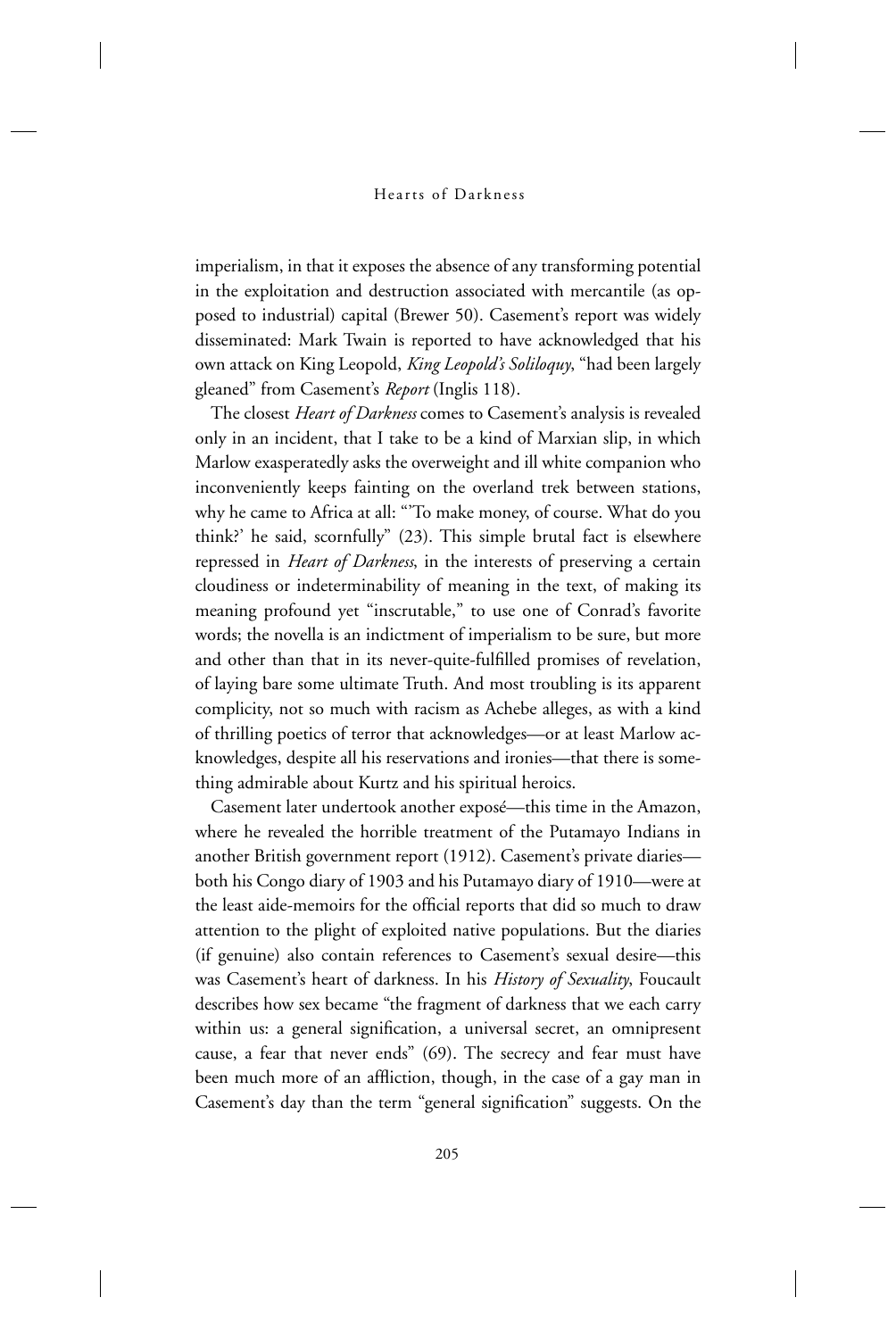trip to Africa, his diary records Casement's troubled reaction to the news of the death by suicide of a Scottish officer in the British Army who was about to be courtmartialled for homosexual acts, and registers the need for a humane treatment of his "disease":

APRIL 17th . . . H.M.S. Odin arr. Brought news of Sir Hector Macdonald's suicide in Paris! The reasons given are pitiably sad. The most distressing case this surely of its kind and one that may awake the national mind to saner methods of curing a terrible disease than by criminal legislation. (Singleton-Gates 121–3)

At the same time, the repressed keeps returning (or being inserted) in the cryptic entries in his diaries recording Casement's homosexual interest or encounters. These occur mainly at the beginning and ending of the 1903 diary, at any rate, and not on the Congo journey itself, but are much more frequent and regular in occurrence in the Putamayo diary. (In neither diary, though, are these encounters troubled by Casement's misgivings about the manifestations of "this terrible disease" in his own case, nor by the fact that he might be guilty of a kind of colonizing exploitation himself, since he seems always to have paid his partners for sex.)

To be sure, the British government and public took a dim view of Casement's attempt to recruit an Irish brigade from British Army prisoners of war in Germany, and of his involvement in the abortive scheme to land German arms in Ireland for use by Irish rebels in the Easter Rising. Casement certainly bore the brunt of British resentment in 1916 because he had been knighted for his consular services in Africa and South America just five years previously, and might have been understood to be a loyal subject and not a rebel. As late as 1920, Conrad expressed this point-of-view in conversation:

Casement did not hesitate to accept honours, decorations and distinctions from the English Government while surreptitiously arranging various affairs that he was embroiled in. In short: he was plotting against those who trusted him. (Najder 415)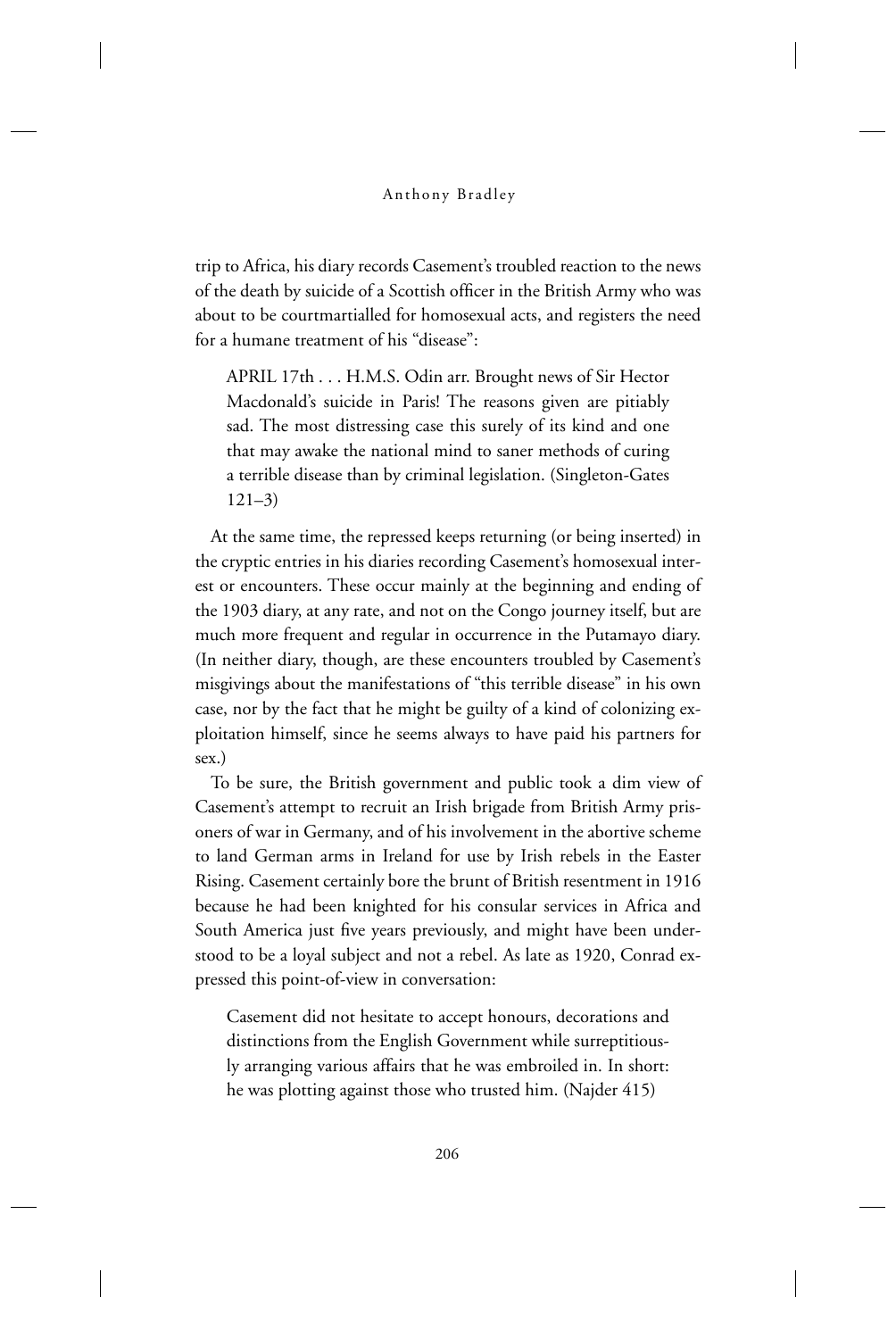This was not quite true, however, for at least since his return from the Congo in 1904, and partly as a consequence of that experience, Casement had become publicly embroiled in Home Rule politics, had conceived of himself as an Irish nationalist, and had made common cause with other Ulster Protestant nationalists like Alice Stopford Green, Bulmer Hobson and Francis Joseph Biggar. Casement had helped organize and addressed the *feis* at Cushendall in June 1904, a traditional celebration of Irish language and culture which was attended by more than 2,000 people, including those just named; and he chartered a boat to bring Rathlin islanders to the event (Sawyer 46–7). His cultural nationalism evolved into more radical political involvement under the pressure of events in Ireland. When the majority of Ulster Protestants formed the Ulster Volunteers and paradoxically prepared to fight if necessary the forces of the Crown in order to defeat Home Rule and remain part of the United Kingdom, Casement helped to organize the arming of the *Irish* Volunteers. Commenting on the "mutiny," in which British army officers stationed at the Curragh let it be known they would resign rather than move North to confront the Ulster Volunteers, Casement concluded with grim logic that "the only Government in Ireland is militarism" (Singleton-Gates 336).

The Ulster crisis had been averted by the outbreak of the First World War, in which the Ulster Volunteers now enlisted in the British Army as a sign of their loyalty to the Crown. But the Ulster crisis also fed into the politics of Casement's trial. Casement's prosecutor F.E. ("Galloper") Smith had just a few years earlier encouraged the illegal arming of the Ulster Volunteers, and he and Edward Carson (the leader of the Ulster Protestant Unionist cause) issued a slightly ungrammatical declaration in 1913, the seditious intent of which is nonetheless clear: "If the Home Rule Bill passed, we shall consider ourselves absolutely justified in asking and rendering assistance at the first opportunity to the greatest Protestant nation on earth—Germany—to come over and help us" (Singleton-Gates 330). The point is that Smith and others had proclaimed themselves willing to engage in the same seditious and traitorous activities for which Casement was now being prosecuted. Yet their contemplated treason would, paradoxically, have been undertaken in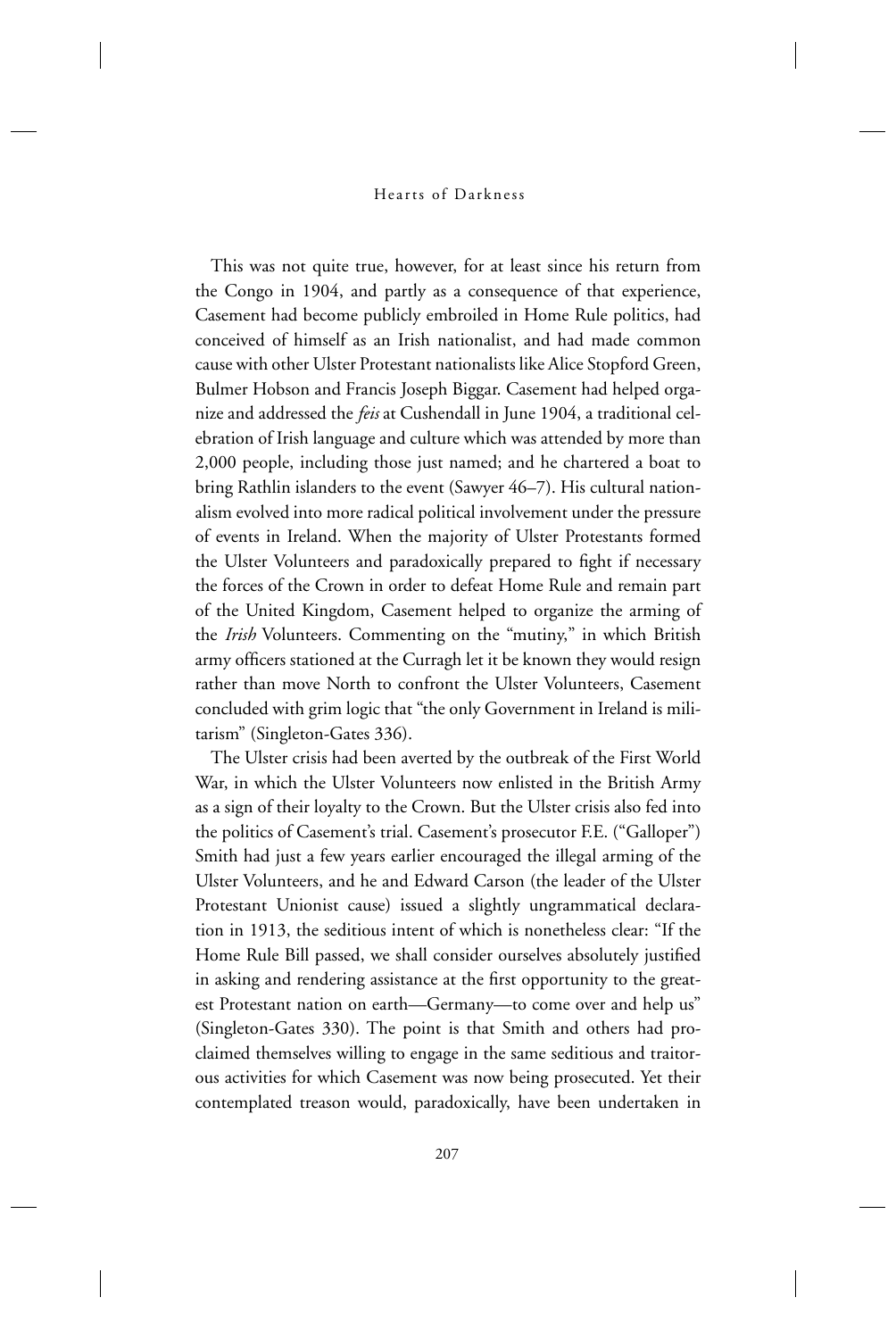the name of loyalty to Britain and Empire, and even if they had proceeded with their threat, it is hard to imagine that Smith and Carson would have found themselves in the dock of an English court facing similar charges to those now levelled at Casement.

Smith was impervious to any such self-irony, and at the same time as he served in Asquith's cabinet as Attorney General, he also acted as prosecutor for the Crown against Casement, which office he fulfilled most zealously. Casement was imprisoned in the Tower of London, the ancient and ominous holding-tank for traitors, and his case was prosecuted under the almost never invoked treason act of 1315, a Norman-French law that "provides a uniform death penalty for treason and such offences as to imagine the King's death; violate the King's wife, or his eldest unmarried daughter, or the wife of the King's eldest son; counterfeit the King's seal or his money; commit religious heresy; etc." (Singleton-Gates 467). In one of the other rare cases in which this statute had been invoked in modern times, an Irish-Australian named Lynch who had fought on the side of the Boers in the Boer War, was in 1902 found guilty, and sentenced to life, which was commuted; he was then released and subsequently elected Member of Parliament. (Singleton-Gates 466–67). Casement's treatment was to be quite different—he was found guilty and sentenced to be hanged. In a Kafkaesque twist, Casement's appeal to the House of Lords had to gain the consent of the Attorney General, who was also, of course, the Crown prosecutor in the case against him. After consulting his conscience, and presumably motivated in part at least by his own partisan politics in the matter of the Irish question, Smith rejected the appeal. Casement's final appeal for a reprieve was to the Home Secretary, but despite strong support for such a reprieve in the United States, Ireland, and England, it was denied. As a way of countering the pressure of such public opinion, the government continued to release material from the black diaries during the appeals process. It was surely Casement's sexual life that was on trial, as much as his seditious activities, and on that account he belongs in the distinguished company of those other Irishmen—Charles Stewart Parnell and Oscar Wilde—who were ruined by English political and legal exposure of the irregularity of their sexual lives.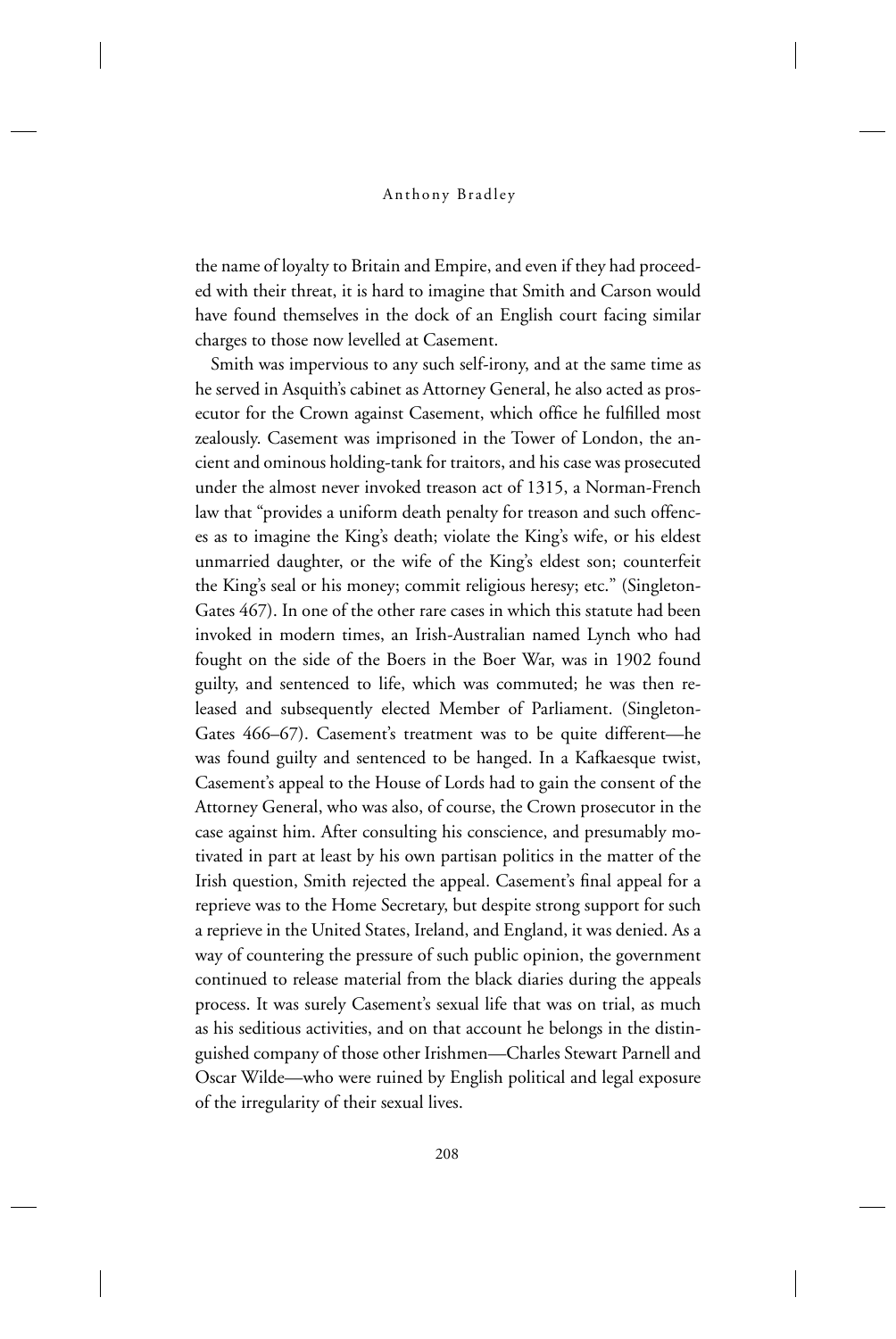Copies of the documents incriminating Casement in homosexual activities were distributed to the King, the Archbishop of Canterbury, various writers (although not Conrad), journalists and intellectuals, and those who might be influential in the Irish-American community, such as John Quinn, with whom Casement had stayed in New York. The idea of distributing copies and extracts from the diaries was clearly intended to defeat the various appeals for clemency, and to prevent as much as possible the status of political martyrdom that had been conferred on the executed leaders of Easter Week from applying to Casement. The terms in which Sir Ernley Blackwell, "legal adviser to the Home Office," represented Casement's homosexuality in memoranda to the Cabinet, illustrates Foucault's observation that the identity of the homosexual was created in the late nineteenth century by a certain kind of medical-scientific discourse. Blackwell pronounced gravely on Casement as case history:

Casement's diary and his ledger entries, covering many pages of closely typed matter, show that he has for years been addicted to the grossest sodomitical practices. Of late years he seems to have completed the full cycle of sexual degeneracy and from a pervert has become an invert—a woman or pathic who derives his satisfaction from attracting men and inducing them to use him. (Singleton-Gates 27)

This last diagnosis of pathology in Blackwell's memorandum is quite in keeping with the more positively expressed Arnoldian notion that the Irish were a feminine people, wonderfully gifted in cultural matters, but politically incapable. In this matrix of feeling, the categories of Irish, female, and homosexual run together in a pseudo-scientific discourse that registers distaste and suggests the need for regulation.

Conrad refused to sign the petition for clemency, and revised his former opinion of Casement (Najder 414). Remembering their days together in the Congo, Conrad wrote to John Quinn, implicitly describing Casement's character as ineffectually feminine, as defined by mindless emotion and vanity: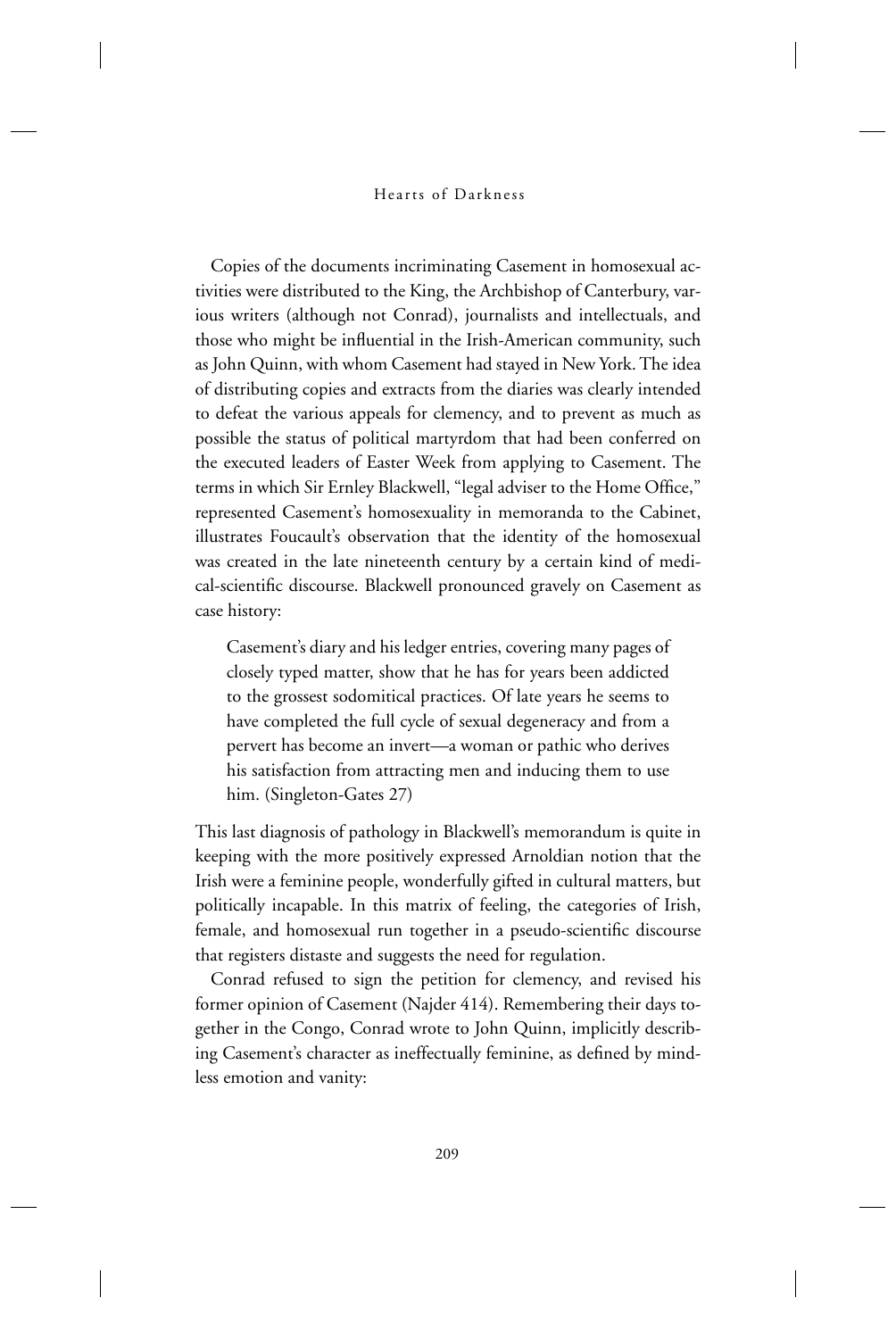We never talked politics. I don't think he really had any. A Home-ruler accepting Lord Salisbury's patronage couldn't be taken very seriously. He was a good companion; but already in Africa I judged that he was a man, properly speaking, of no mind at all. I don't mean stupid. I mean that he was all emotion. By emotional force (Congo report, Putamayo, etc.) he made his way, and sheer temperament—a truly tragic personality: all but the greatness of which he had not a trace. Only vanity. But in the Congo it was not visible yet. (*Letters* 597–8)

Casement had been deluded about Germany, Conrad argued; Germany would not do anything for Ireland if it won the war. Of course, Conrad's sympathies were markedly pro-British and his Polish origins may have given him additional reason to be anti-German. England was his adopted if not uncritically admired home, it was at war with Germany, and his son Borys was on active duty. Wanting to do his own part in the war, the aging Conrad wrote some propaganda for the British merchant marine and went on several coastal patrols in a minesweeper in the fall of 1916 (Meyers 316–17). Yet a few months earlier, as he distanced himself from the now notorious Casement, the evidence suggests that the repressed and patriotic Conrad may himself have been guilty of sexual misconduct, and unwittingly entered into a relationship with another person who was to be indicted for treason. Conrad fell in love with a beautiful young American journalist called Jane Anderson—he describes her in a letter as "quite yum-yum" (*Letters* 637). Conrad was fifty-eight and she was twenty-eight. Anderson had pro-German sympathies during the First World War and "In the 1930s, if not before . . . became a German spy, and during WWII took part in German propaganda broadcasts" (Najder n95 587). It was a reference to Conrad (who must have turned in his grave) in one of her pro-Nazi broadcasts that "enabled an informant to identify her as Jane Anderson" (Meyers 366). This was in 1944, twenty years after Conrad's death. Anderson was indicted for treason with Ezra Pound and six others, although the treason charges were eventually dropped in her case, in 1947, because of insufficient evidence.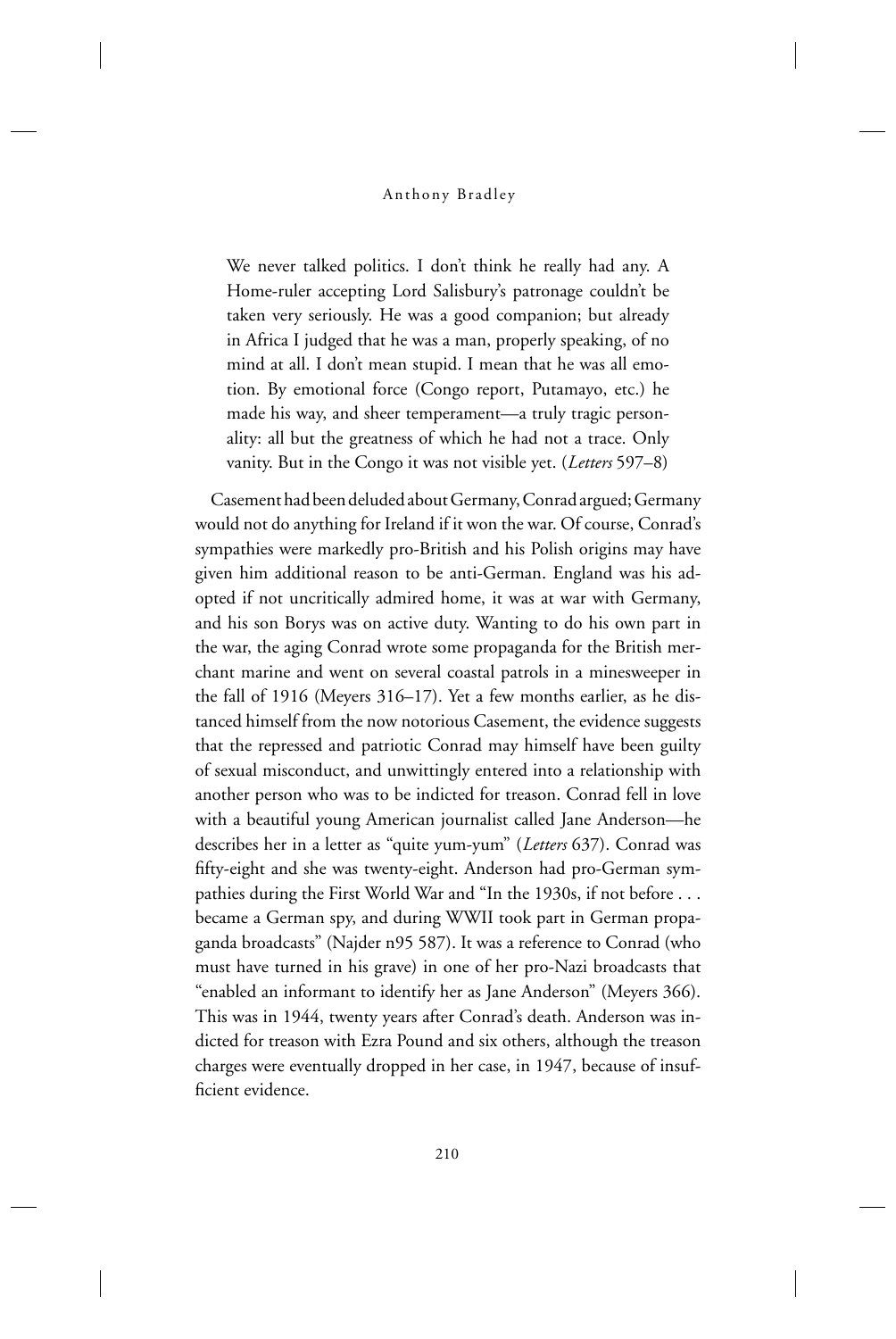### Hearts of Darkness

Conrad would not concede that Ireland was oppressed or that Casement was other than traitorous. On October 16, 1918 he had written crustily to John Quinn, who was a supporter of Irish nationalism, to complain about Irish unreasonableness:

I who have seen England ever since the early eighties putting on the penitent's shirt in her desire for conciliation, and throwing millions of her money with both hands to Ireland in her remorse for all the old wrongs, and getting nothing in exchange but undying hostility, don't wonder at her weariness. The Irishmen would not be conciliated . . . they took the money and went on cursing the "oppressor" with renewed zest. What could be done with a people that, being begged on bended knees to come to some understanding among themselves, is incapable or unwilling to agree on the form of its free institutions? . . . I, (who) also spring from an oppressed race where oppression was not a matter of history but a crushing fact in the daily life of all individuals, made still more bitter by declared hatred and contempt. (Reid *Man* 360)

Conrad's attitude to Ireland remained disapproving, and when in 1923, William Butler Yeats was awarded the Nobel Prize for Literature, Conrad was sure this was just a piece of political correctness aimed at recognizing and dignifying the recently emerged Irish Free State. It is amusing how he anticipates the knowing response of so many in more recent times when the prize goes to a member of a formerly colonized country. Conrad told his friend Jean-Aubry in November, 1923: "Yeats has the Nobel Prize. My opinion about that is that it is a literary recognition of the new Irish Free State (that's what it seems to me), but that does not destroy my chances of getting it in one or two years" (Meyers 355). Unfortunately, Conrad died the following year, before getting the prize, of course.

For his part, Casement would have been bitterly disappointed that "the new Irish Free State" Conrad refers to here was not the whole of Ireland, and that his home province of Ulster, shorn of three of its counties in the partitioning of the country, still retained constitutional ties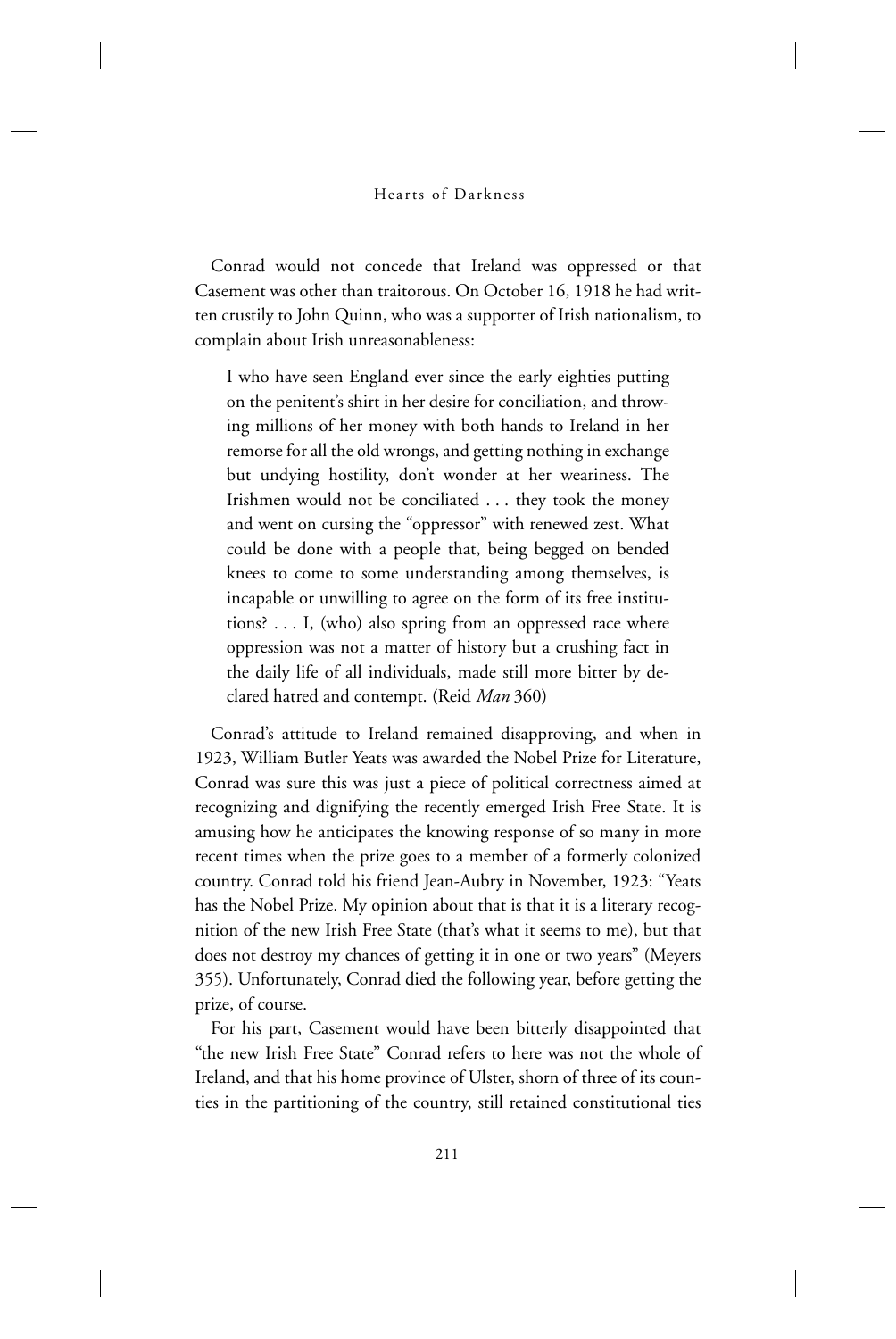to Britain and, for some, at least, represented the last remnant of the British Empire. But Casement's vision of an Ireland that, in the context of competing imperial powers, would be independent and neutral, was realized in the neutrality of the 26-county Free State during the Second World War (however controversial this proved in Britain). Ireland's significant role since the war in humanitarian work in Africa and elsewhere has been inspired in some measure by Casement's example. Yet Irish nationalism and Irish public life have also been troubled by Casement's homosexuality down to the present time (McDiarmid).

After his experience of the Congo, Casement had come "more and more [to] see the world in terms of colonizers and colonized" (Hochchild 268). In contrast, Conrad's experience of imperialism may have given him a sharpened sense of the human propensity for evil and folly, but it emphatically did not lead him to see the world as divided into colonizers and colonized, and the Irish as colonized subjects of England. Yet Casement was certain that it was precisely his awareness of himself as a colonized subject that enabled him to comprehend what he saw in the Congo: "Congolese exploitation was, he wrote to one correspondent `a tyranny beyond conception save only, perhaps, to an Irish mind alive to the horrors once daily enacted in this land [Ireland]'" (Howe 47). It is as though life was imitating art in a particularly Conradian style when Conrad and Casement met in the Congo; like Conrad's fictional doubles (Marlow and Kurtz, for example), they shared many affinities, but these affinities masked a profound difference. Among the things that connected them was their status of being not quite British in Britain, because one was Irish and the other Polish. And then there was an instinctive sympathy and mutual regard between them, a fellowship in being aware that they were both more intelligent, sensitive and morally aware than the other Europeans with whom they were thrown together in the Congo. Moreover, they were both writers (Casement wrote short stories and poetry as well as parliamentary reports, though he was better, for the most part, at reports), and they shared the romance of adventure in an exotic and dangerous place. But there is something exemplary in the radically different use each man made of his shared experience of colonialism in Africa: the artist Conrad wrote a story that especially in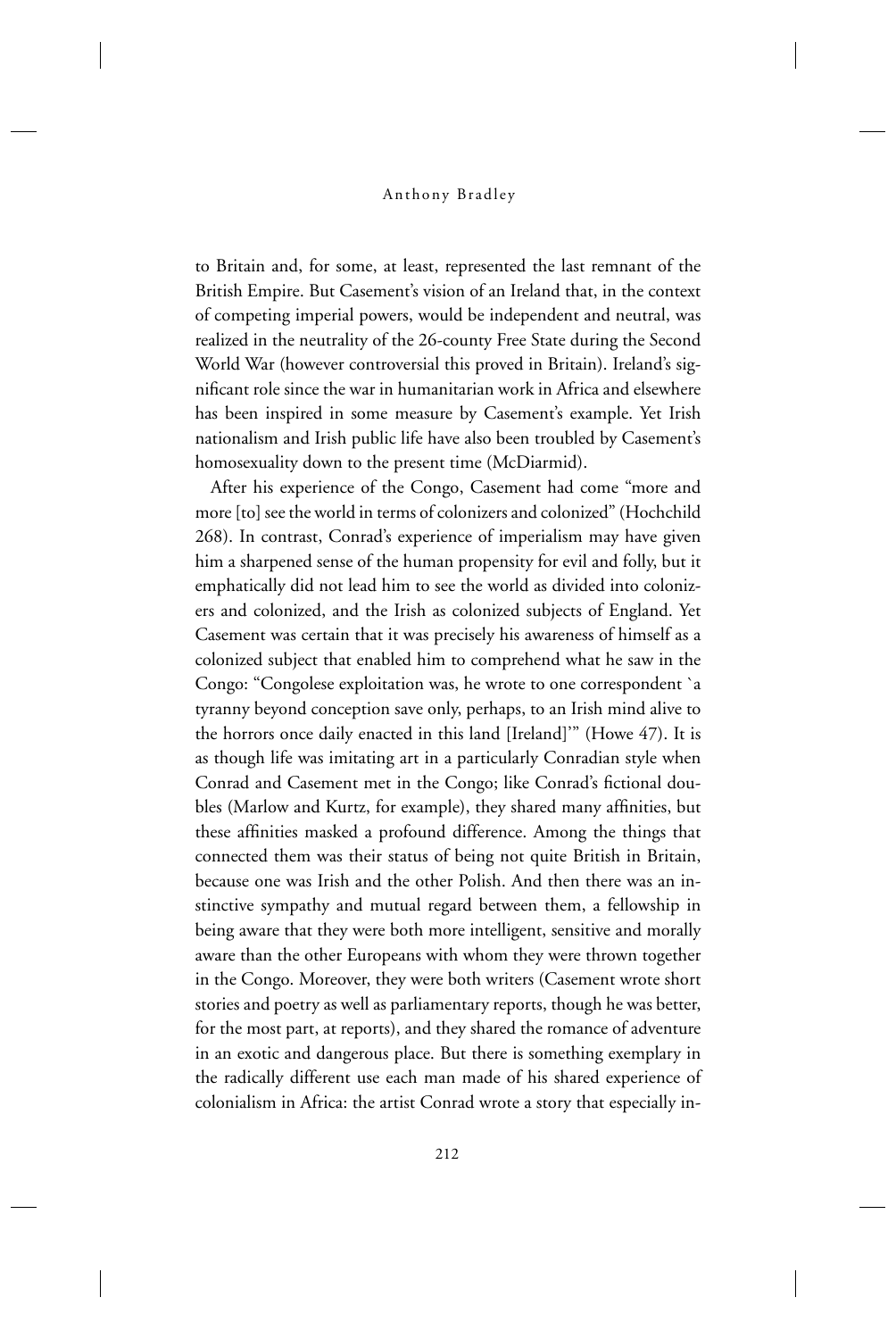vites a psychological interpretation in its web of dream-like images and symbols. The activist Casement, by contrast, wrote a factual parliamentary report aimed at political reform, and eventually proceeded to enlist in a revolutionary struggle against empire that cost him his life and, for a time, his reputation. What further separated them, though, as in the case of Conrad's fictional doubles, was even more profound, in that one person remained on the side of an ethical watershed that the other crossed. As far as Conrad was concerned, Casement committed treason, forfeited his status of gentleman (formally evident in his knighthood), and presumably only revealed additional criminality when his sexual behaviour was made known. If in *Heart of Darkness* Marlow persists in a sardonic admiration of Kurtz even after the revelations of his genocidal ideas and behaviour, and deliberately lies to preserve Kurtz's reputation after his death, Conrad certainly felt no such loyalty to Casement. So far from perpetuating Casement's mystique, he not only refused to extenuate Casement's ideas or forgive his behaviour, but even refused to ask for clemency on his behalf, when so many of England's writers and intellectuals did so. It is at this point in the relationship between Conrad and Casement that the resemblance between art and life ceases.

### **Notes**

 1 In his 1903 diary, incidentally, Casement reports that as he went up-river on his fact-finding mission in the Congo, the *Roi des Belges* passed him going down (Singleton-Gates 147).

## **Works Cited**

- Achebe, Chinua. "An Image of Africa: Racism in Conrad's *Heart of Darkness*." *Heart of Darkness*. Ed. Robert Kimbrough. New York: Norton, 1988. 251–62.
- Anderson, Benedict. *Imagined Communities: Reflections on the Origin and Spread of Nationalism*. London: Verso, 1991.
- Brewer, Anthony. *Marxist Theories of Imperialism*. 2nd ed. London: Routledge, 1990.
- Casement, Roger. *Correspondence and Report from His Majesty's Consul at Boma Respecting the Administration of the Independent State of the Congo*. London: Stationery Office, 1904.
- —. *The Amazon Journal of Roger Casement*. Ed. Angus Mitchell. London: Anaconda Editions, 1997.